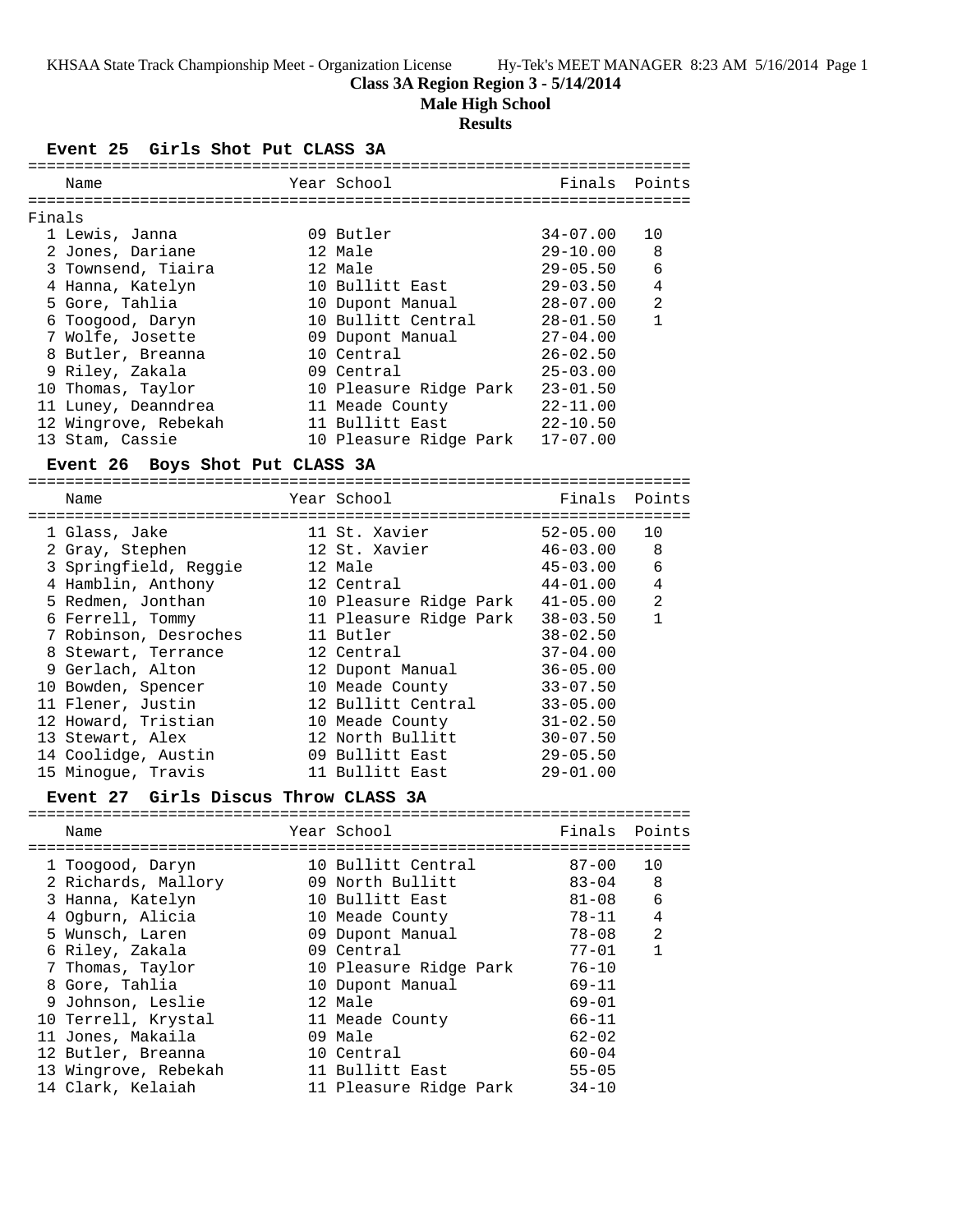**Class 3A Region Region 3 - 5/14/2014**

**Male High School**

# **Results**

**Event 28 Boys Discus Throw CLASS 3A**

| :==========                                |                         | =========================  |              |                |
|--------------------------------------------|-------------------------|----------------------------|--------------|----------------|
| Name                                       |                         | Year School                | Finals       | Points         |
|                                            |                         |                            |              |                |
| 1 Hamblin, Anthony                         |                         | 12 Central                 | $160 - 01$   | 10             |
| 2 Glass, Jake                              |                         | 11 St. Xavier              | $132 - 08$   | 8              |
| 3 Davenport, Kasey                         |                         | 12 Male                    | $127 - 00$   | 6              |
| 4 Richards, Michael                        |                         | 11 St. Xavier              | $119 - 01$   | 4              |
| 5 Jones, Ryan                              |                         | 12 Male                    | $113 - 05$   | $\overline{a}$ |
| 6 Rice, Richard                            |                         | 10 Meade County            | $108 - 11$   | $\mathbf{1}$   |
| 7 Gerlach, Alton                           |                         | 12 Dupont Manual           | $107 - 00$   |                |
| 8 Flener, Justin                           |                         | 12 Bullitt Central         | $91 - 10$    |                |
| 9 Redmen, Jonthan                          |                         | 10 Pleasure Ridge Park     | $91 - 09$    |                |
| 10 Minogue, Travis                         |                         | 11 Bullitt East            | $90 - 07$    |                |
| 11 Troutman, Thomas                        |                         | 11 Bullitt Central         | $89 - 05$    |                |
| 12 Kinney, John                            |                         | 11 Meade County            | $84 - 10$    |                |
| 13 Beasley, Kyle                           |                         | 09 North Bullitt           | $82 - 10$    |                |
| 14 Coolidge, Austin                        |                         | 09 Bullitt East            | $82 - 08$    |                |
| 15 Stewart, Alex                           |                         | 12 North Bullitt           | $76 - 10$    |                |
| 16 Stewart, Terrance                       |                         | 12 Central                 | $73 - 02$    |                |
| Event 29 Girls Long Jump CLASS 3A          |                         |                            |              |                |
| Name                                       |                         | Year School                | Finals       | Points         |
|                                            |                         |                            |              |                |
| 1 Brown, TeeKay                            |                         | 11 Bullitt East            | $16 - 08.00$ | 10             |
| 2 Waller, Shaelyn                          |                         | 11 Male                    | $16 - 04.00$ | 8              |
| 3 Vaughn, Chimond                          |                         | 08 Male                    | $16 - 03.00$ | 6              |
| 4 Deel, Lauren                             |                         | 09 North Bullitt           | $16 - 02.50$ | 4              |
| 5 Williams, Shonte                         |                         | 12 Meade County            | $16 - 00.00$ | $\overline{a}$ |
| 6 Woods, Aaziyah                           |                         | 09 Central                 | $15 - 10.00$ | $\mathbf{1}$   |
| 7 Gant, Aliyah                             |                         | 12 Dupont Manual           | $15 - 07.00$ |                |
| 8 Lush, Erica                              |                         | 11 North Bullitt           | $15 - 02.00$ |                |
| 9 LaRue, Alari                             |                         | 09 Dupont Manual           | $15 - 00.50$ |                |
| 10 Lee, Makhijah                           |                         | 10 Central                 | $14 - 09.50$ |                |
| 11 Mitchell, Perri                         |                         | 09 Pleasure Ridge Park     | $11 - 07.75$ |                |
| Boys Long Jump CLASS 3A<br><b>Event 30</b> |                         |                            |              |                |
| Name                                       |                         | Year School                | Finals       | Points         |
|                                            | :============= <b>:</b> | :========================= |              |                |
| 1 Gentry, Devin                            |                         | 10 Male                    | $21 - 05.00$ | 10             |
| 2 Isaacs, Blake                            |                         | 11 St. Xavier              | $20 - 11.00$ | 8              |
| 3 Boyd, Trey                               |                         | 12 Dupont Manual           | $20 - 09.50$ | 6              |
| 4 Milburn, Trase                           |                         | 11 Bullitt East            | $20 - 01.00$ | 4              |
| 5 Caldwell, Chad                           |                         | 10 Bullitt East            | $20 - 00.00$ | 2              |
| 6 Wakefield, Keion                         |                         | 10 Male                    | $19 - 05.00$ | $\mathbf{1}$   |
| 7 Gordon, Steven                           |                         | 10 Dupont Manual           | $19 - 00.00$ |                |
| 8 Krebs, Brandon                           |                         | 11 Bullitt Central         | $18 - 07.00$ |                |
| 9 Hale, Brayden                            |                         | 10 Butler                  | $18 - 04.50$ |                |
| 10 Boyd, Demetrius                         |                         | 09 Central                 | $18 - 00.00$ |                |
| 11 Masterson, Max                          |                         | 09 St. Xavier              | $17 - 11.00$ |                |
| 12 Moss, Torrey                            |                         | 11 Pleasure Ridge Park     | $16 - 10.00$ |                |
| 13 McAlmont, Stephen                       |                         | 09 Butler                  | $16 - 02.00$ |                |
| 14 Crittenden, Andreas                     |                         | 10 Central                 | $15 - 11.00$ |                |
| 15 Roberts, Dante                          |                         | 12 Meade County            | $15 - 03.00$ |                |
|                                            |                         |                            |              |                |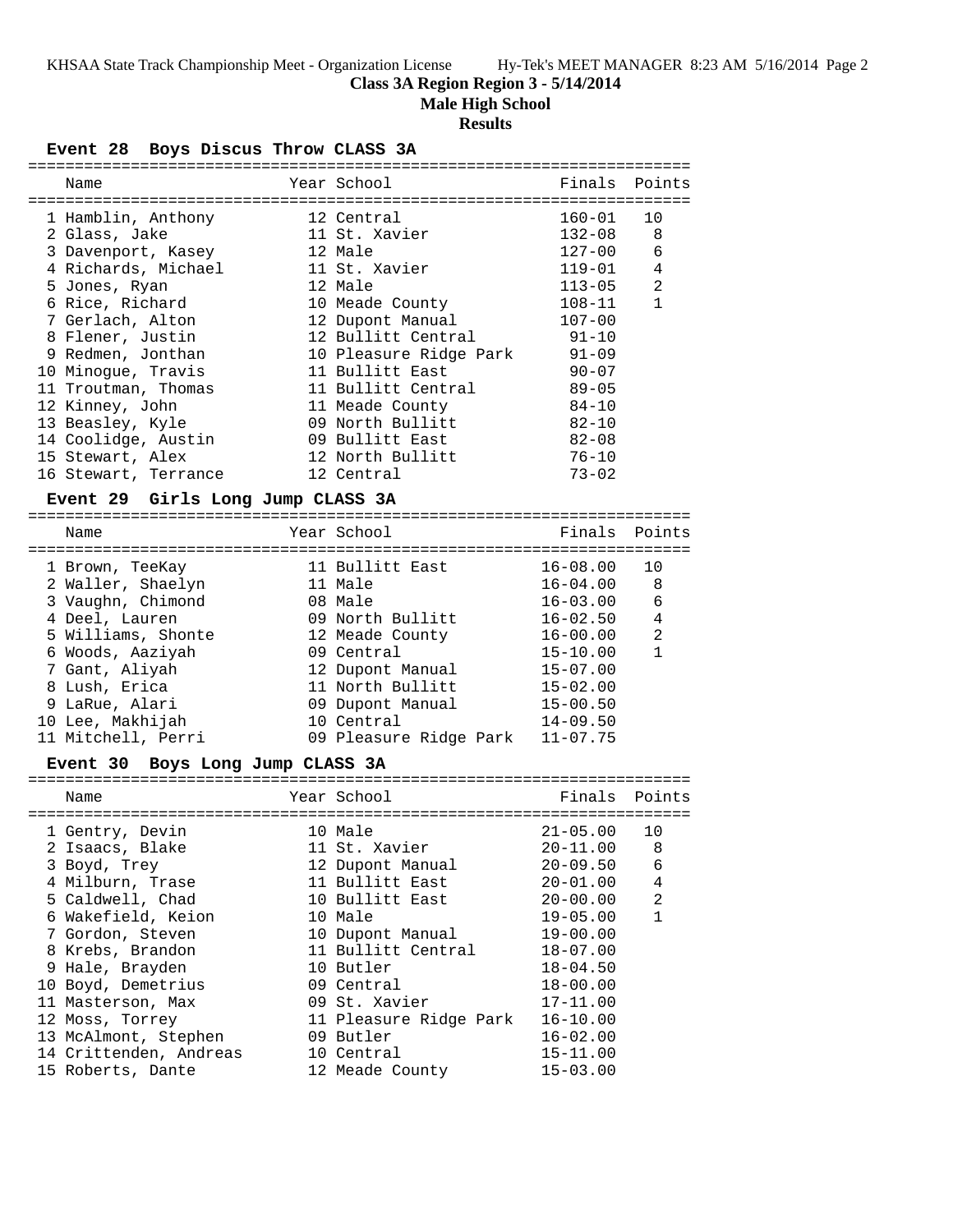**Class 3A Region Region 3 - 5/14/2014**

**Male High School**

## **Results**

### **Event 31 Girls Triple Jump CLASS 3A**

| Name                                                                                                                                                                                                              | Year School                                                                                                                                                                                        | Finals Points                                                                                                                                                                |                             |
|-------------------------------------------------------------------------------------------------------------------------------------------------------------------------------------------------------------------|----------------------------------------------------------------------------------------------------------------------------------------------------------------------------------------------------|------------------------------------------------------------------------------------------------------------------------------------------------------------------------------|-----------------------------|
| 1 Brown, TeeKay<br>2 Hurt, Aritha<br>3 Deel, Lauren<br>4 Vaughn, Chimond<br>5 Williams, Shonte<br>6 Woods, Aaziyah<br>7 Bell, Destiny<br>8 Lush, Erica<br>9 Renfrow, Jessie<br>10 Pugh, Jayla<br>11 Renfrow, Ally | 11 Bullitt East<br>10 Central<br>09 North Bullitt<br>08 Male<br>12 Meade County<br>09 Central<br>10 Male<br>11 North Bullitt<br>10 Bullitt Central<br>10 Pleasure Ridge Park<br>09 Bullitt Central | $34 - 08.75$<br>$34 - 04.75$<br>$34 - 04.00$<br>$33 - 11.50$<br>$32 - 10.50$<br>$32 - 08.00$<br>$31 - 07.50$<br>$31 - 04.75$<br>$31 - 01.00$<br>$29 - 09.75$<br>$29 - 09.00$ | 10<br>8<br>6<br>4<br>2<br>1 |
| 12 Newman, Ashley                                                                                                                                                                                                 | 11 Pleasure Ridge Park                                                                                                                                                                             | $27 - 02.00$                                                                                                                                                                 |                             |

#### **Event 32 Boys Triple Jump CLASS 3A**

=======================================================================

| Name                  | Year School            | Finals       | Points         |
|-----------------------|------------------------|--------------|----------------|
| 1 Hailey, Juquan      | 12 Central             | $43 - 02.00$ | 10             |
| 2 Williams, Kiante    | 12 Pleasure Ridge Park | $42 - 07.00$ | 8              |
| 3 Milburn, Trase      | 11 Bullitt East        | $41 - 02.00$ | 6              |
| 4 O'Brien, Nicholas   | 12 Meade County        | $40 - 09.00$ | 4              |
| 5 Miller, Lucas       | 12 St. Xavier          | $40 - 03.00$ | $\mathfrak{D}$ |
| 6 Bronaugh, Donyell   | 10 Pleasure Ridge Park | $39 - 00.00$ | 1              |
| 7 Caldwell, Chad      | 10 Bullitt East        | $38 - 03.00$ |                |
| 8 Hurst, Geron        | 10 Dupont Manual       | $35 - 11.00$ |                |
| 9 Crittenden, Andreas | 10 Central             | $34 - 06.00$ |                |
| 10 Bryant, James      | 09 St. Xavier          | $33 - 03.00$ |                |
| -- McAlmont, Stephen  | 09 Butler              | FOUL         |                |

#### **Event 33 Girls High Jump CLASS 3A**

=======================================================================

| Name                | Year School            | Finals       | Points       |        |
|---------------------|------------------------|--------------|--------------|--------|
|                     |                        |              |              |        |
| 1 Stewart, Bre      | 11 North Bullitt       | $5 - 00.00$  | 10           |        |
| 2 Pugh, Jayla       | 10 Pleasure Ridge Park | $4 - 10.00$  | 8            | $O+O$  |
| 3 Deel, Lauren      | 09 North Bullitt       | $J4 - 10.00$ | 6            | $xo+0$ |
| 4 Willis, Taylor    | 08 Bullitt East        | $J4 - 10.00$ | 4            | $xo+2$ |
| 5 Mitchell, Perri   | 09 Pleasure Ridge Park | $4 - 06.00$  | 2            | $O+O$  |
| 6 Hurt, Aritha      | 10 Central             | $J4-06.00$   | $\mathbf{1}$ | $xo+0$ |
| 7 Todd, Mikayla     | 10 Male                | $J4 - 06.00$ | $xo+1$       |        |
| 8 Renfrow, Jessie   | 10 Bullitt Central     | $J4 - 06.00$ | $xxo+0$      |        |
| 9 Utterback, Morgan | 11 Bullitt East        | $4 - 04.00$  |              |        |
|                     |                        |              |              |        |

#### **Event 34 Boys High Jump CLASS 3A**

| Name               | Year School            | Finals Points |     |         |
|--------------------|------------------------|---------------|-----|---------|
| 1 Milburn, Trase   | 11 Bullitt East        | $6 - 00.00$   | 1 O | $O+O$   |
| 2 Pinkston, Robert | 12 Pleasure Ridge Park | $J6 - 00.00$  | 8   | $xo+0$  |
| 3 O'Daniel, Colin  | 10 St. Xavier          | $5 - 10.00$   | 6   |         |
| 4 Isaacs, Blake    | 11 St. Xavier          | $5 - 08.00$   | 4   | $n+0$   |
| 5 Kelly, Jalen     | 10 Male                | $J5 - 08.00$  | 2   | $xxo+0$ |
| 6 Adams, Bradford  | 12 North Bullitt       | $5 - 04.00$   |     | $o+1$   |